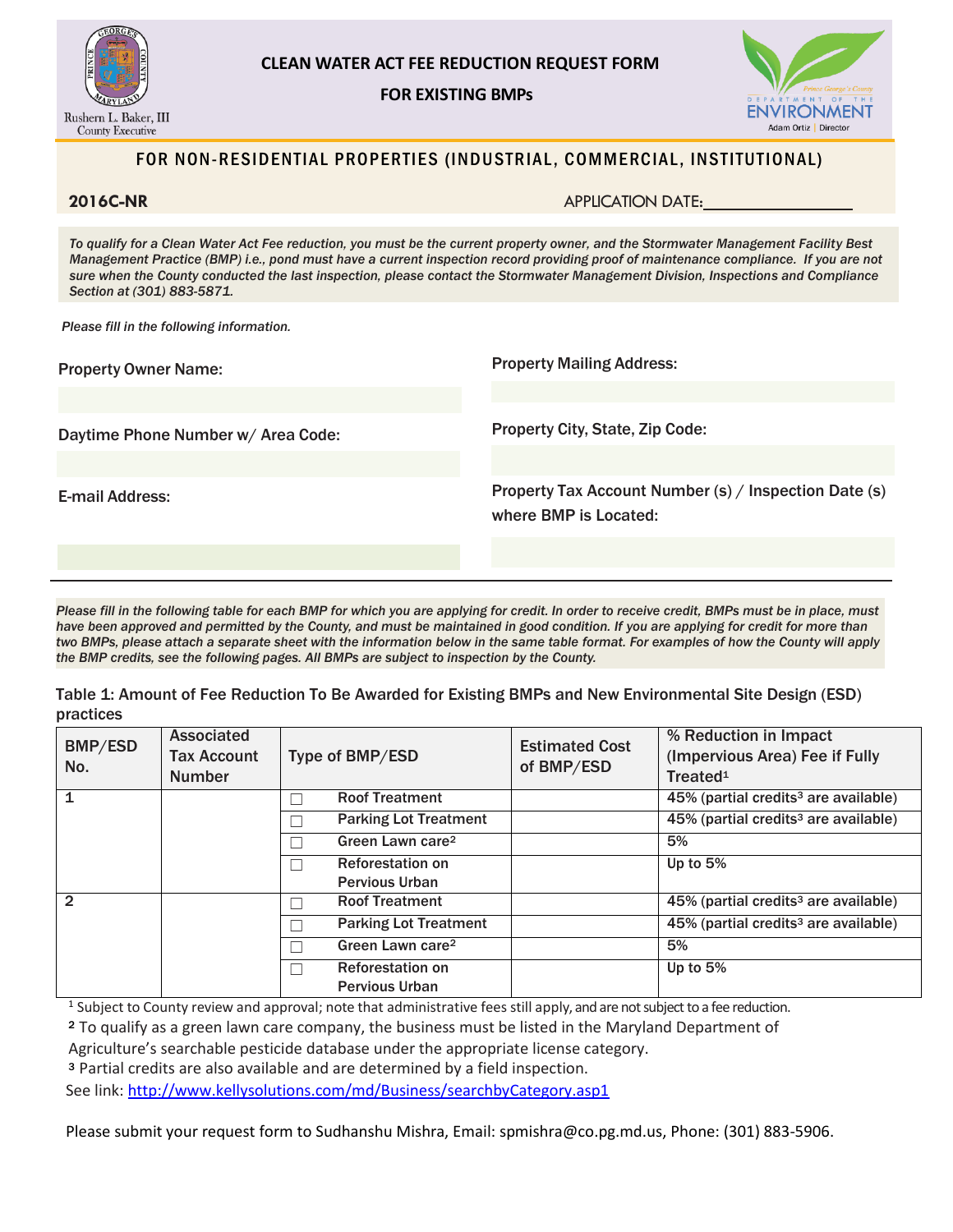

 **FOR EXISTING BMPs**



# FOR NON-RESIDENTIAL PROPERTIES (INDUSTRIAL, COMMERCIAL, INSTITUTIONAL)

**2016C-NR** APPLICATION DATE:





Property owner 'A' has implemented a number of BMPs on their lot, including a green roof and cistern to treat the roof, a bioretention facility to treat the parking lot, and green lawn care practices to treat the pervious area on the property (see graphic above). The County determines that the total impervious area on the property is 2.0 Equivalent Service Units (1 Equivalent Service Unit = 2,465 square feet). Their Clean Water Act Fees are calculated as follows:

Administrative Fee = \$20.58 Impact Fee = 2.0 ESUs \* \$20.90 =\$41.80 Total Clean Water Act Fee = \$20.58 + \$41.80 = \$62.38

Property owner A applies for a fee reduction credit for the existing BMPs on their lot. Based on a County analysis, it is determined that the BMPs are in fact treating the roof, the parking lot, and the lawn. Therefore, it is concluded that the owner qualifies for a 95% reduction in their impact (impervious area) fee (45% for roof treatment + 45% for parking lot treatment + 5% for green lawn care; see Table 1). The adjusted Clean Water Act Fees is calculated as follows: Administrative Fee = \$20.58 Adjusted Impact Fee = \$41.80 – 95%(41.80) = \$4.18 Total Adjusted Clean Water Act Fee = \$20.58 + \$4.18= \$24.76